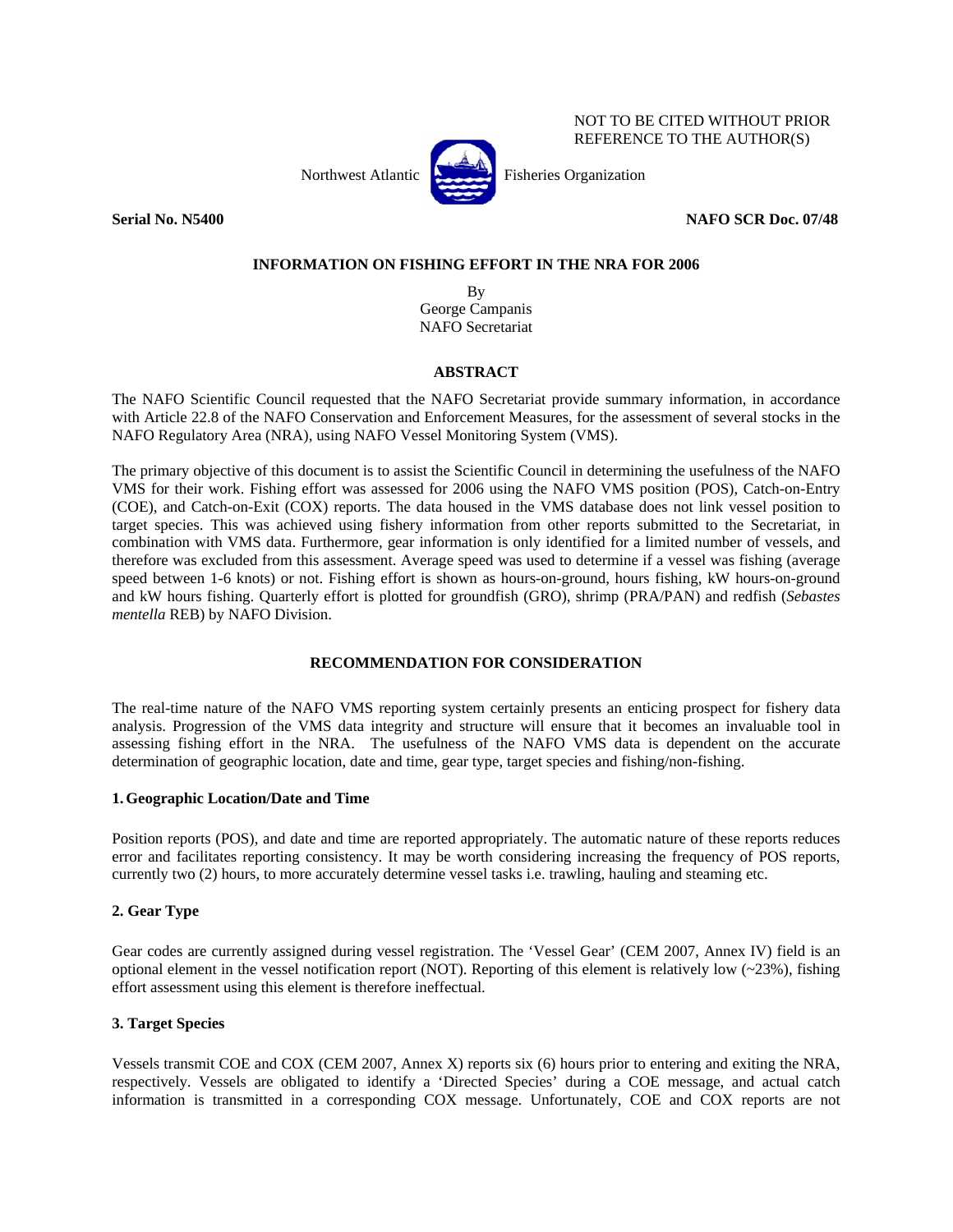transmitted consistently (~20% missing); solely relying on this data to derive a vessels target species is not currently viable.

A mandatory implementation of an electronic observer scheme would greatly improve the capacity to accurately determine fishing effort i.e. CAX (CEM 2007, Annex XXa) and OBR (CEM 2007, Annex XXb) reports.

#### **4. Fishing/non-Fishing**

Average vessel speed was used to distinguish fishing from non-fishing. This is not the most accurate method to determine speed as it is calculated as an average over two-hour intervals. POS reports at a higher frequency would improve accuracy. Furthermore, two elements exist that would further improve reliability. 'Speed' and 'Course' are data elements (NAF standard) that should be included in POS report transmission. Course could be used to calculate mean length of the vector (MLV) statistic (ICES Advice 2006, Book 9, Appendix 1), which would further differentiate steaming from fishing, based on vessel movement.

### **INTRODUCTION**

Due to the perceived sensitivity of the NAFO VMS dataset, the NAFO Secretariat is obliged to present data in summary form in accordance with NAFO CEM 2007, Article 22.8. All invalid and incomplete records (~6.5%) were removed from the POS dataset. VMS data exists from 2003, however fishing effort was only presented for 2006 due to the exploratory nature of this assessment. The assessed data from 2006 constitutes about a quarter of all available data. Furthermore, the completeness of data from previous years, for stock assessments is yet to be determined. Fishing effort was identified for three categories: GRO - all fish not including shrimp and pelagic redfish; PRA/PAN – shrimp; REB - pelagic redfish (*Sebastes mentella*).

### **METHODS**

#### **Data Source**

The primary data source is the NAFO VMS, with POS reports being matched to target species using COE/COX reports. Other trip and target species information submitted to the Secretariat was also used as a secondary data source.

#### **Average Vessel Speed**

POS reports within the VMS provide the necessary variables to calculate average vessel speed. The variables used in this analysis were vessel position (lat1 lon1, lat2 lon2) and data and time of transmission (t1, t2) with angles being transformed to radians. The distance between successive transmissions (d) was calculated from

$$
d = 2\sin^{-1}\sqrt{\left(\frac{\sin(lat - lat2)}{2}\right)^2 + \cos(lat)\cos(lat) \left(\frac{\sin(lon - lon2)}{2}\right)^2} ,
$$

and the mid-latitude between transmission from

$$
lat = \tan^{-1}\left(\frac{\sin(lat1)\cos(lat2)\sin(lon - lon2) - \sin(lat2)\cos(lat1)\sin(lon - lon1)}{\cos(lat1)\cos(lat2)\sin(lon1 - lon2)}\right)
$$
 for  $\sin(lon1 - lon2) \neq 0$ 

Where  $lon = (lon1 + lon2)/2$ 

as described by Williams (2007: http://williams.best.vwh.net/avform.htm).

Average vessel speed was then calculated from  $s = d/(t^2 - t)$ .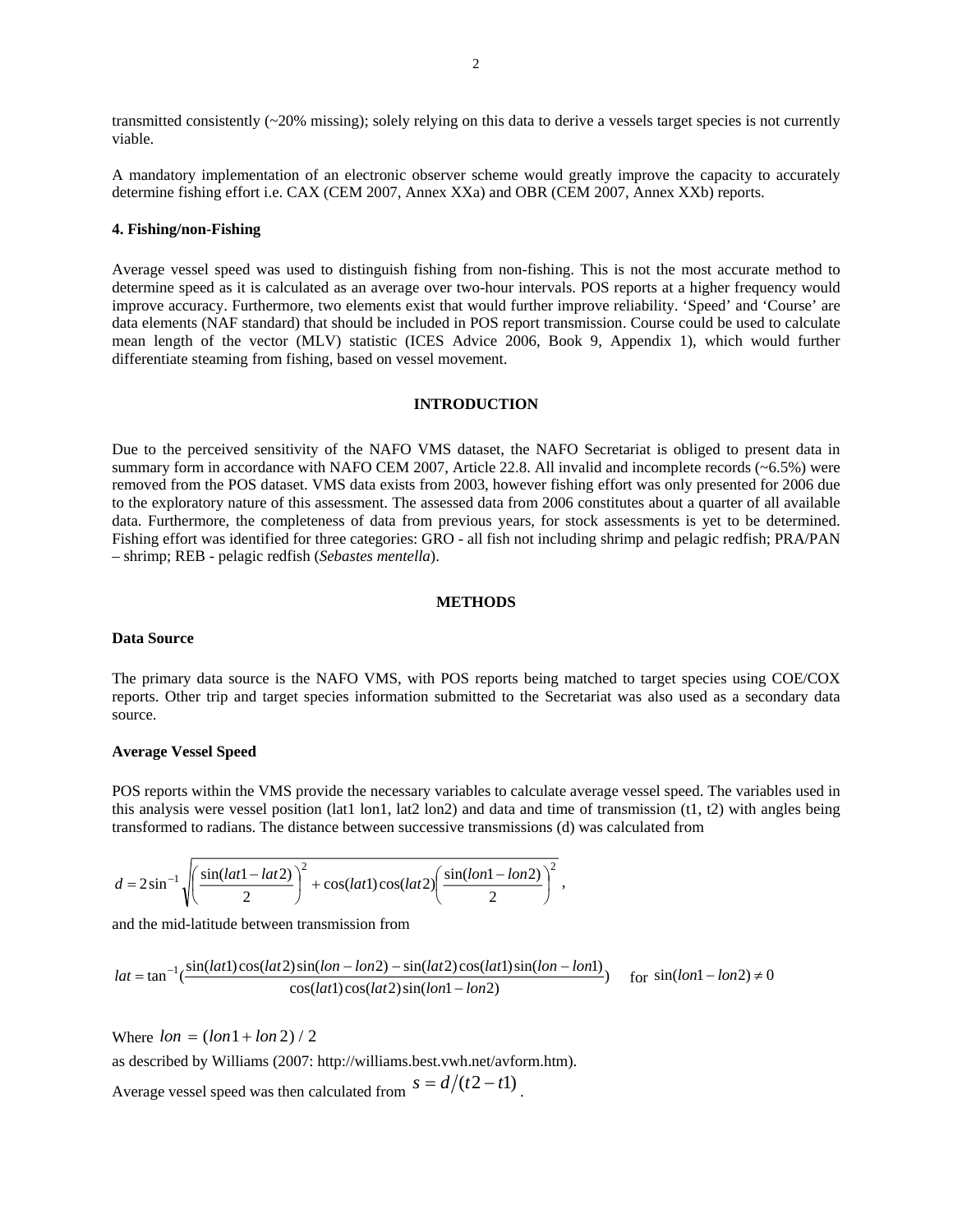### **Fishing Effort**

Fishing effort is presented in-terms of hours-on-ground, fishing hours, and kW hours. When comparing average vessel frequency for NAFO VMS data and NEAFC VMS data, it is observed that a similar bimodal frequency distribution exists (Figure 1A and Figure 1B). Based on this similarity and fishing speeds data presented by ICES (ICES Advice 2006, Book 9, Appendix 1), vessels where deemed to be fishing when speeds where between 1 and 6 knots. Ocean Data View (ODV:http://odv.awi-bremerhaven.de/home.html) was used to plot latitude and longitude mid-points for each position pair. Quarterly plots and NAFO Divisional information is shown for GRO, PRA/PAN and REB.



Figure 1A – Frequency distribution of calculated vessel speed for NEAFC VMS data (2004). Speeds are represented as  $10^{-1}$  (ICES Advice 2006, Book 9, Appendix 1, Figure 9.3.2.1.3).



Figure 1B - Frequency distribution of calculated vessel speed for all NAFO VMS data. Speeds are represented as  $10^{-1}$ 

#### **RESULTS**

#### **Location**

Vessels spend approximately 80% of their time fishing in the NRA. Positions exist primarily in NAFO Divisions 1F and 3LMNO. Due to the long linear nature of the positions; and based upon a comparison between all positions (Figure 2A) and fishing positions (Figure 2B), it is apparent that no or minimal fishing occurs between 50°N and 55°N and the south eastern area of the NRA. For the most part, positions follow the NRA as expected; however some steaming positions occur between Newfoundland and the NRA. Most fishing and steaming vessels appear to avoid the top of the Flemish Cap.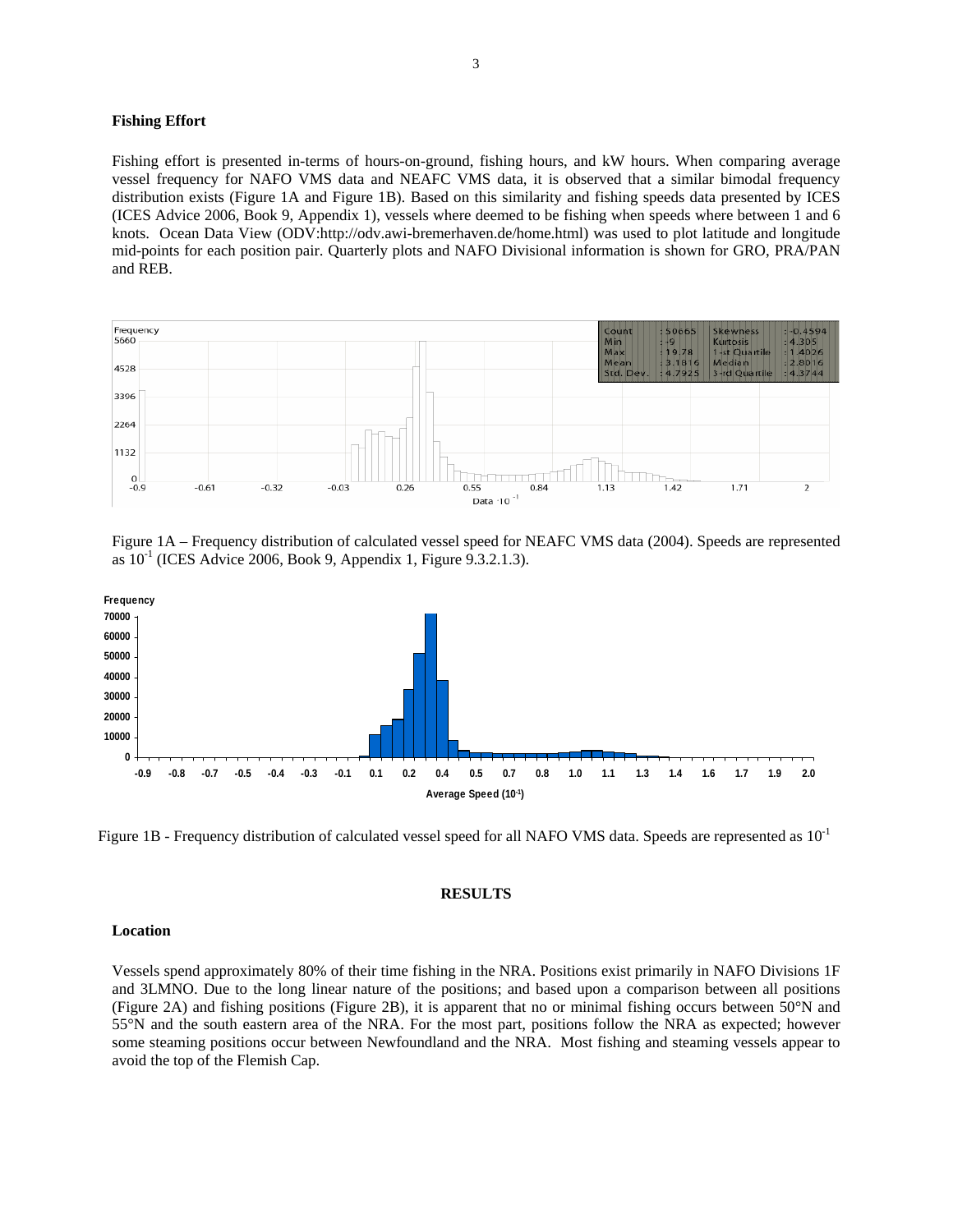

Figure  $2A - ODV$  plot of all VMS mid-positions in 2006. Figure  $2B - ODV$  plot of VMS mid-positions for vessels fishing for groundfish, shrimp and redfish (*Sebastes mentella*) in 2006.

## **Fishing Effort**

Most fishing effort (~66%) can be attributed to vessels fishing for groundfish in Divisions 3LMNO (Figure 3). Redfish (*Sebastes mentella*) is fished almost exclusively in 1F (Figure 3). The identification of redfish in 3LO is likely a misreporting of other redfish species. Shrimp appear to be fished predominantly in 3LM (~98% of all shrimp fishing).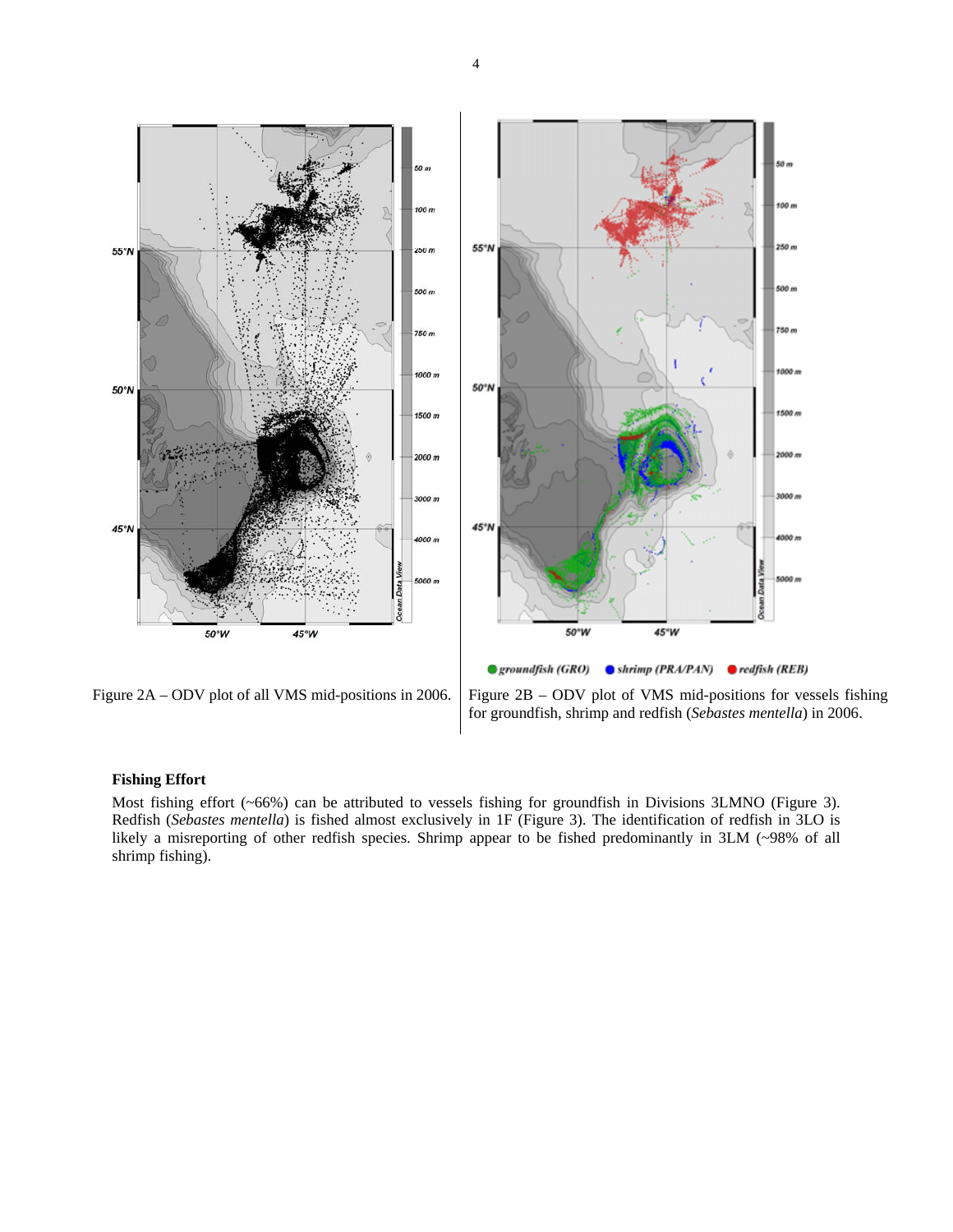

Figure 3 – Total fishing hours for each target species, as shown by NAFO Division (2006).

Division 3L is the most frequently fished (~87% of time spent fishing) and visited (~40% of all positions) Division in the NRA (TABLE 1A). When comparing number of vessel in a division, it appeared that Divisions 3LM and 1F had the greatest vessel concentration (TABLE 1B) i.e. approximately 60% of all vessels fish in 3LM and 1F. Vessels targeting redfish and shrimp had the greatest average kW capacity to fish (~40% greater capacity than vessels fishing for GRO in 3L).

|          |                  | Hours on Ground |            | Hours Fishing (1-6 knots) |                              |                     |  |  |  |
|----------|------------------|-----------------|------------|---------------------------|------------------------------|---------------------|--|--|--|
| Division | <b>GRO</b>       | PRA/PAN         | <b>REB</b> | <b>GRO</b>                | PRA/PAN                      | <b>REB</b>          |  |  |  |
| 1F       | 301 <sup>§</sup> | 238             | 18671      | 162                       | 55                           | 14683               |  |  |  |
| 2G       | $\overline{2}$   |                 |            | $\overline{\phantom{a}}$  | $\qquad \qquad \blacksquare$ |                     |  |  |  |
| 2H       | $\overline{4}$   | 13              | 119        |                           | $\overline{a}$               | 89                  |  |  |  |
| 2J       | 124              | 104             | 675        | 24                        | 8                            | 464                 |  |  |  |
| 3K       | 542              | 546             | 88         | 30                        | 28                           | $\overline{c}$      |  |  |  |
| 3L       | 47048            | 7499            | 1330       | 42227                     | 6111                         | $1241$ <sup>*</sup> |  |  |  |
| 3M       | 27343            | 12573           | 336        | 21913                     | 10547                        | $175*$              |  |  |  |
| 3N       | 17500            | 454             | 93         | 12658                     | 314                          | $24^*$              |  |  |  |
| 30       | 10588            | 6               | 2727       | 9061                      | $\overline{2}$               | 2208*               |  |  |  |
| 3PS      |                  | 40              | -          |                           | $\overline{2}$               |                     |  |  |  |
| 4VS      | 40               |                 |            | 12                        |                              |                     |  |  |  |
| 6F       | 31               | -               | -          | 8                         | $\qquad \qquad -$            |                     |  |  |  |
| 6G       | 122              |                 |            | 80                        | $\qquad \qquad -$            |                     |  |  |  |
| 6H       | 26               |                 |            |                           |                              |                     |  |  |  |
| unknown  | 1                | 55              | 11         |                           | 43                           | $\overline{2}$      |  |  |  |

| TABLE 1A – NAFO VMS comparison of hours on ground and hours fishing, by NAFO Division (2006). |  |  |  |
|-----------------------------------------------------------------------------------------------|--|--|--|
|                                                                                               |  |  |  |

\* REB (*Sebastes mentella*) erroneously reported by vessels as RED (*Sebastes* sp.)

§ RED (*Sebastes* sp.) erroneously reported by vessels as REB (*Sebastes mentella*)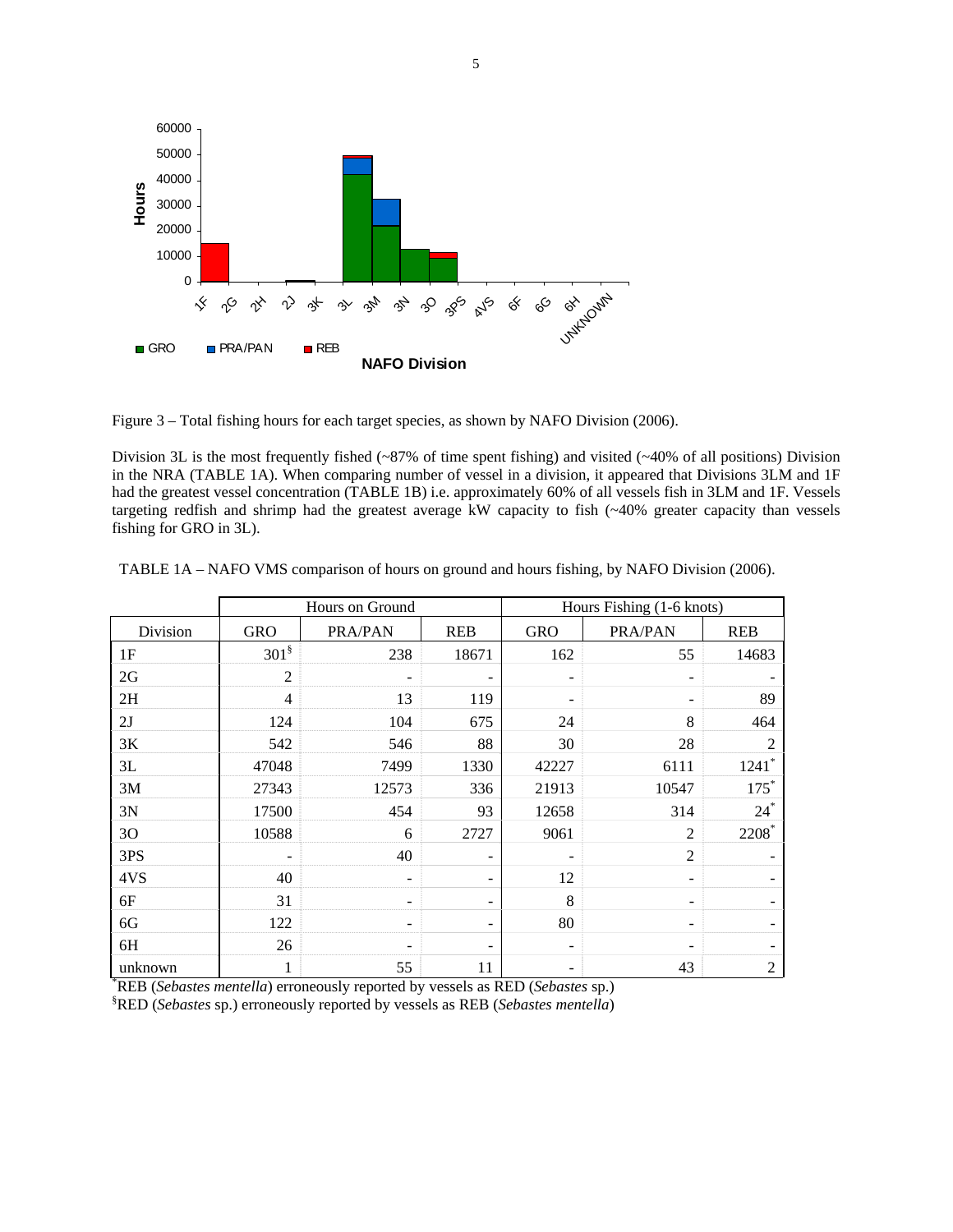|          |        |            | kW hours $(10^{-3})$ - On Ground |            | kW hours $(10^{-3})$ – Fishing (1-6 knots) |            |         |            |  |
|----------|--------|------------|----------------------------------|------------|--------------------------------------------|------------|---------|------------|--|
|          | Vessel |            |                                  |            |                                            |            |         |            |  |
| Division | Count  | <b>GRO</b> | PRA/PAN                          | <b>RED</b> | <b>Vessel Count</b>                        | <b>GRO</b> | PRA/PAN | <b>RED</b> |  |
| 1F       | 60     | 351.3      | 571.3                            | 41612.7    | 46                                         | 208.1      | 44.6    | 32905.9    |  |
| 2G       |        | 2.5        |                                  |            | $\overline{\phantom{a}}$                   |            |         |            |  |
| 2H       | 13     | 5.1        | 71.7                             | 291.2      | 11                                         |            | -       | 226.6      |  |
| 2J       | 39     | 154.3      | 381.6                            | 1487.7     | 20                                         | 29.2       | 17.6    | 1052.0     |  |
| 3K       | 39     | 740.2      | 1581.0                           | 174.1      | 8                                          | 24.1       | 66.0    | 4.1        |  |
| 3L       | 56     | 64484.3    | 18184.9                          | 2575.8     | 55                                         | 57231.9    | 14653.3 | 2400.8     |  |
| 3M       | 62     | 40162.2    | 30717.1                          | 749.8      | 58                                         | 31513.8    | 26213.6 | 390.5      |  |
| 3N       | 36     | 20673.6    | 320.3                            | 203.2      | 32                                         | 13987.7    | 221.5   | 53.4       |  |
| 30       | 31     | 19737.7    | 4.2                              | 5626.0     | 30                                         | 16933.8    | 1.4     | 4558.7     |  |
| 3PS      |        |            | 106.2                            |            |                                            |            | 5.3     |            |  |
| 4VS      | 2      | 39.7       |                                  |            | 1                                          | 10.7       |         |            |  |
| 6F       |        | 27.5       |                                  |            |                                            | 7.1        |         |            |  |
| 6G       |        | 171.9      | $\overline{\phantom{0}}$         |            | 1                                          | 112.7      |         |            |  |
| 6H       |        | 26.8       | $\overline{\phantom{0}}$         |            | $\overline{\phantom{a}}$                   |            |         |            |  |
| unknown  | 14     | 1.9        | 125.6                            | 27.1       | 6                                          |            | 98.1    | 4.3        |  |

TABLE 1B – Comparison of kW hours on ground and kW hours fishing, by NAFO Division (2006).

### **Groundfish**

Vessels appear to target groundfish in Division 3L most frequently, however Division 3M is fished more than 3L between July and September (TABLE 2A). The area around 48°N 47°W appears to be fished only between January and March (Figure 4A). From July to September the tail of the Grand Banks is targeted considerably more than between January and June, particularly the area at 44°N 50°W.

### **Shrimp**

Division 3L is not fished between April and June (Figure 4B). The greatest concentration of shrimp fishing occurs in 3M from October to December (TABLE 2B). The area around 46°30´N 47°30´W is only fished from July to September. Shrimp does not appear to be fished on the Flemish Cap itself.

#### **Pelagic Redfish**

Pelagic redfish are almost exclusively fished from July to September (Figure 4C) in Division 1F (~94%). Fishing positions in 3LMNO are most likely fishing effort for demersal redfish, incorrectly reported through the COE/COX reports (TABLE 2C).

#### **DISCUSSION**

The NAFO VMS does allow for vessel positions and average speed to be determined. Several enhancements will augment the usefulness of the NAFO VMS i.e. improved gear reporting, inclusion of course and speed in the POS reports and more complete COX/COE reports. The potential of the daily catch reports (CAX/OBR) should be considered in terms of the relevance to fishing effort and catch assessment.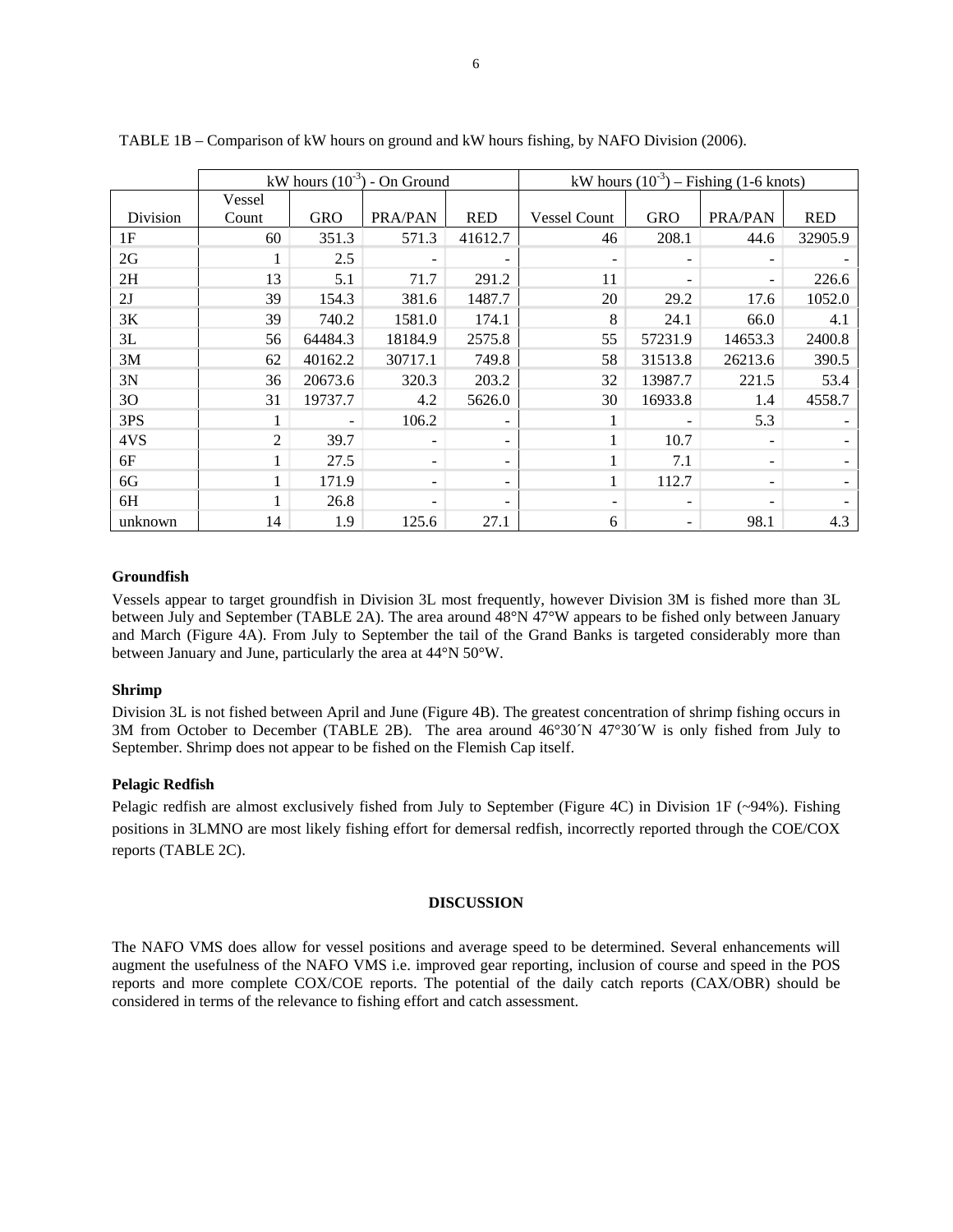

Figure 4A – ODV plot of VMS positions for vessels fishing for groundfish in 2006, shown by quarter.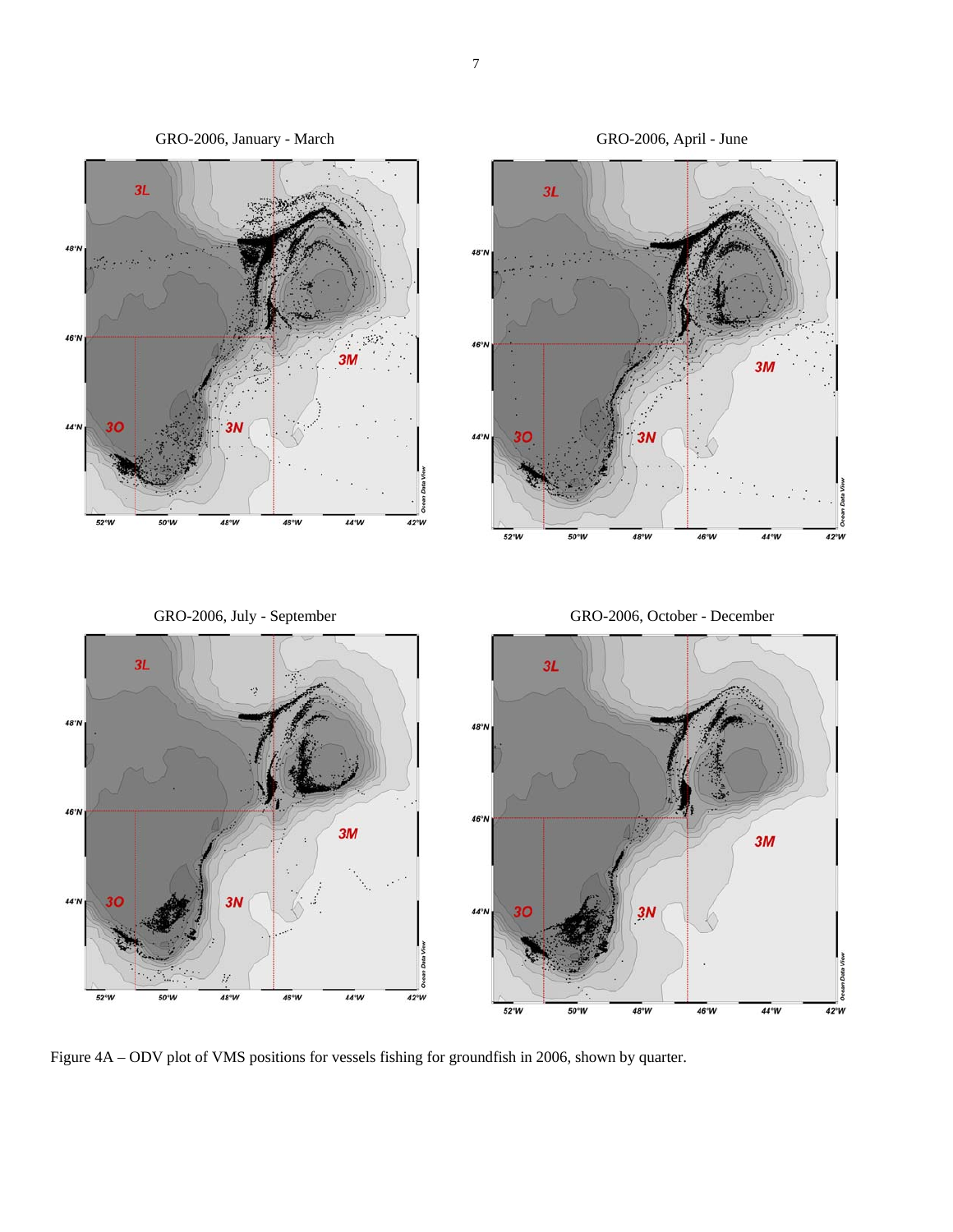

Figure 4B – ODV plot of VMS positions for vessels fishing for shrimp in 2006, shown by quarter.

8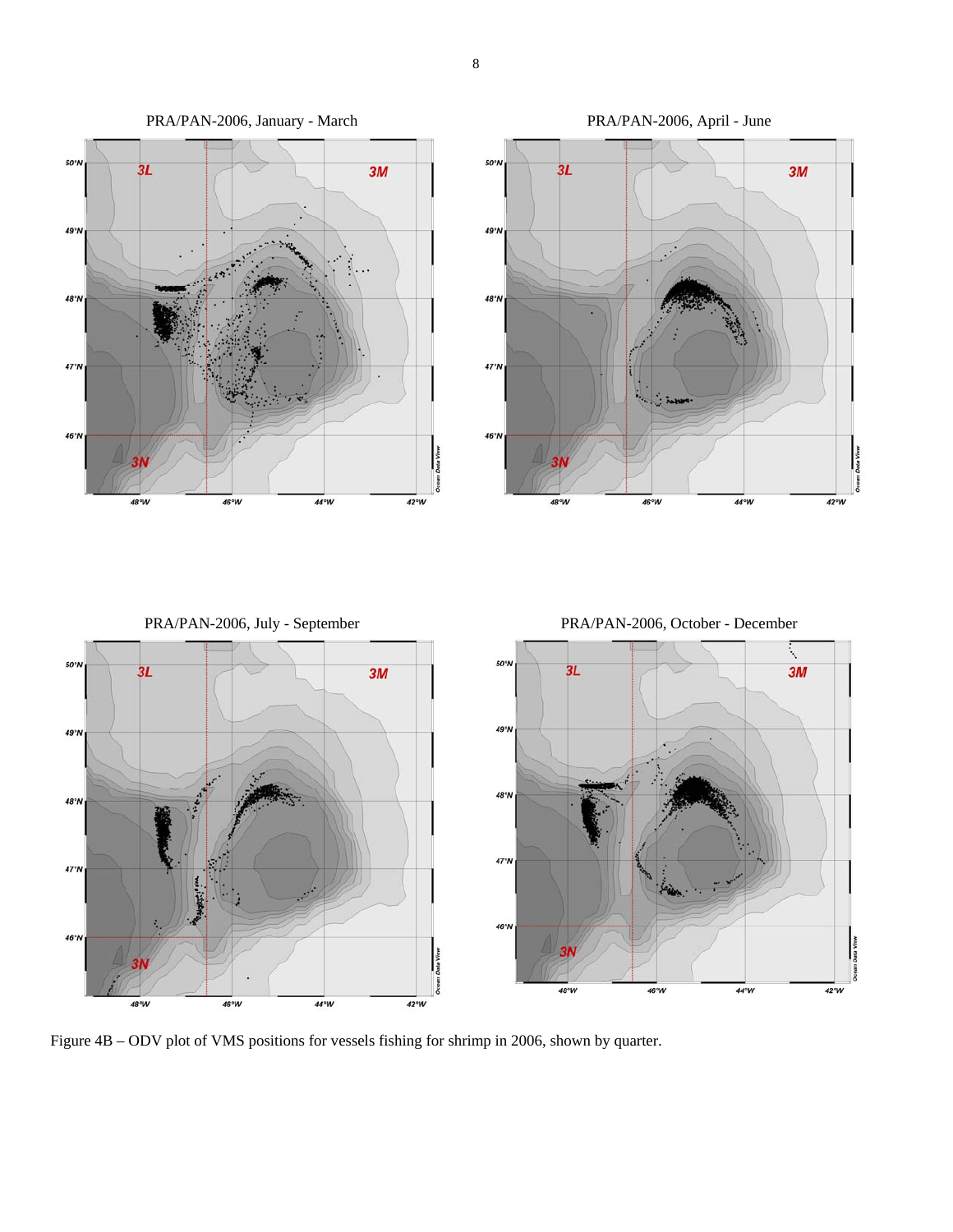

Figure 4C – ODV plot of VMS positions for vessels fishing for REB (Sebastes mentella) in 2006, shown by quarter.

9